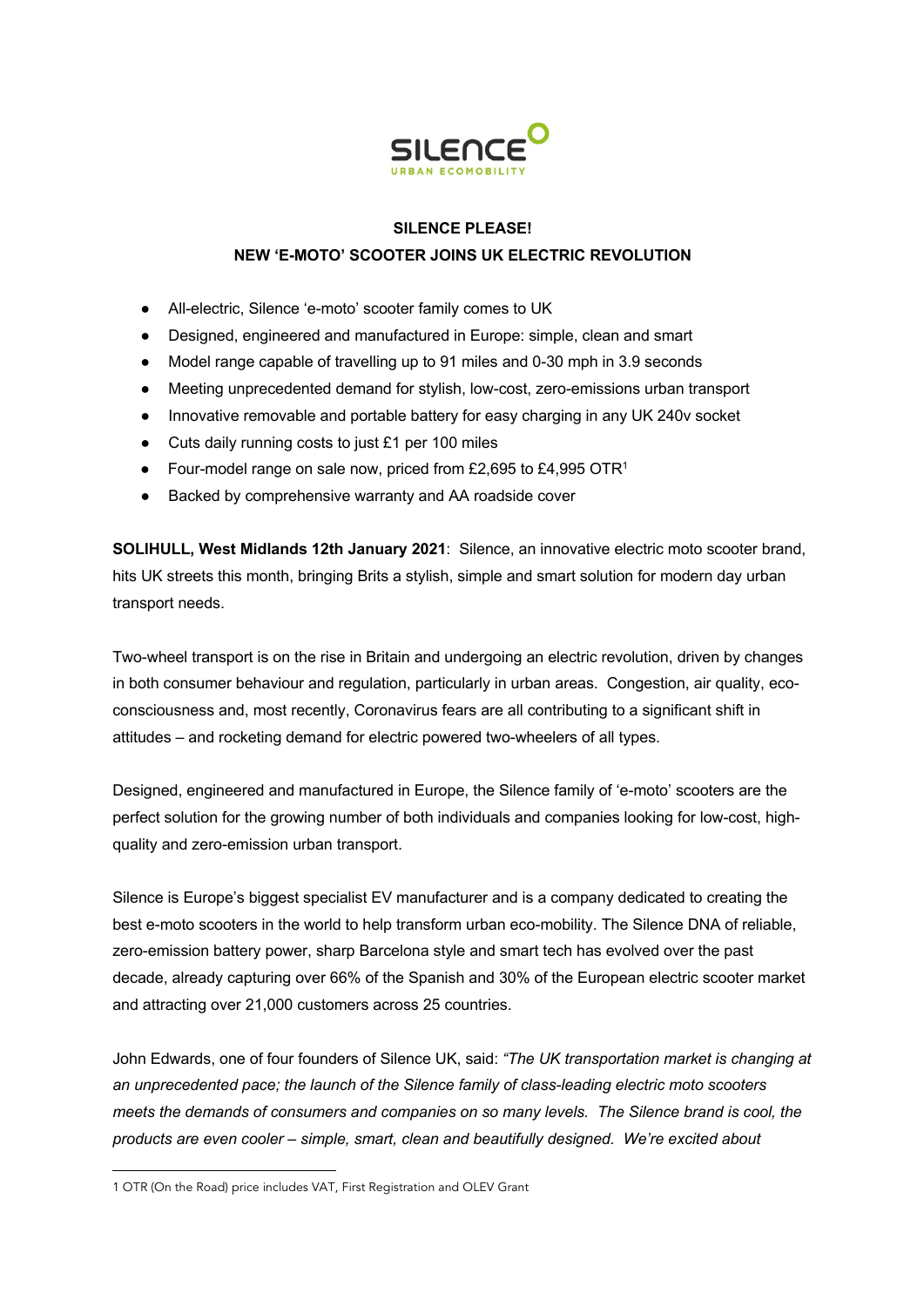*bringing Silence to Britain, delivering class-leading products and providing a class-leading ownership experience to a new family of customers."*

Powered by a unique, patented and proven lithium-ion battery system, the Silence family combines exceptional performance with everyday practicality. The battery is completely portable with a 'clickand-go' release and innovative patented trolley system to allow charging to take place at any 240V socket. Silence e-moto scooters can even recharge their own battery on the move, generating energy as you slow down.

Silence all-electric performance eliminates emissions, noise and vibrations and can reduce running costs to around £1 per 100 miles travelled – a massive 80% reduction compared to conventional alternatives and a critical benefit for many.

The Silence e-moto scooters are smart too: the exclusive Silence app, for Apple and Android devices, allows you to locate, check and even lock or unlock your smart scooter from your phone. Through the app you are also able to plan and follow routes with Google Maps, so you are always on the best route and never lost.

A family of four Silence models are available:

- Targeted at urban commuting and everyday journeys, the flagship **Silence S01** is "**The Commuter"**. Equivalent to a 125cc scooter or motorbike, it's engineered for the town and city, with zippy performance and exceptional carry-on space. A 5.6kWh battery and 7kW (9kw peak power) motor deliver a range of up to 80 miles, 0-30 in only 3.9 seconds and a limited top speed of 62mph. Priced at £4,995 OTR.
- The business-focused **Silence S02 and S02 LS Long Range** are **"The Professionals",** the ideal tools for door-to-door delivery services and urban business use. These give you a choice of the light-weight Silence S02 LS Long Range, limited to 30mph with a 5.6kWh battery and 1.5kW motor and a range of up to 91miles, or the performance and carrying capability of the more powerful S02 which adds a 7kW motor to give a limited top speed of 56mph and up to 80miles range. These models are also fully customisable with a wide range of business accessories, from cavernous top boxes to windscreens. Priced from £3,595 for the S02 LS Long Range to £4,695 OTR for the S02.
- **"The Starter"** is the **Silence S02 LS** (low speed), the all-electric answer to the moped which sits nicely in the popular 50cc band, for younger riders, those who never need to go above 30mph and the more budget conscious. With a 2kWh battery and 1.5kW motor, this model comes with all the clever design conveniences and customisation choices of the other models and will travel up to 35miles on a full charge. Priced at £2,695 OTR.

All Silence e-moto scooters ride just like a conventional scooter, from a step-through frame, to simple twist-and-go throttle and front and rear brake levers. All models come with a selection of driving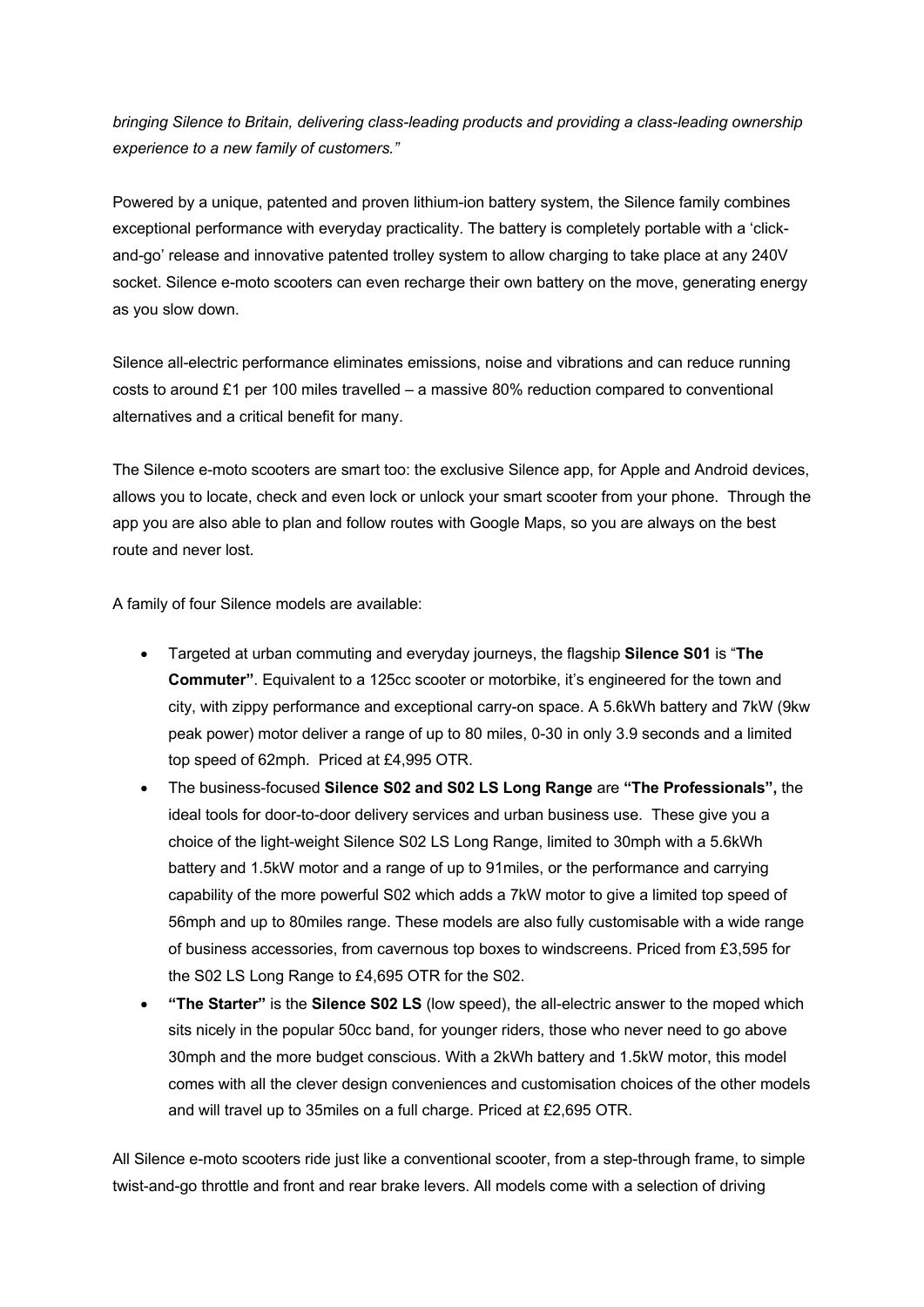modes (ECO, City and added Sport mode on the S01 and S02) as well as a reverse gear. But there's so much more to the Silence experience, with the rider enjoying the effortless performance and a superb planted and stable ride due to the low centre of gravity.

The Silence family is now on sale complete with a comprehensive manufacturer's warranty of two years for the e-moto scooter and three years for the battery, plus two years' AA UK roadside assistance cover.

Donald MacSporran, Director of Vehicle Manufacturer Services, at the AA commented: *"We are delighted to be providing Silence UK and their customers with assistance at the roadside in the unlikely event that they may need it. Our 2,500 roadside patrols have a long tradition of assisting customers with motorbikes, the introduction of the Silence e-moto range and our continued investment in EV technologies enables us to provide the same levels of repair and customer service keeping Silence owners mobile and safe."*

Commenting on the launch of Silence into the UK market, Chairman of the Motorcycle Industry Association, Tony Campbell confirmed: *"The light e-PTW market is growing at a dramatic rate, as people seek efficient, zero-emission alternatives to public transport and single-occupancy cars. The arrival of the Silence brand in the UK offers consumers and businesses further choice via a range of innovative and stylish products that are sure to establish themselves in our market."*

The first UK Silence flagship store will open its doors in quarter one of 2021. In the meantime, customers can contact the team to ask questions, book test rides or place orders via the Silence website www.silenceuk.com

### Ends

Further information: Gabi Whitfield, Silence UK 07566 248 172 **gabi@silenceuk.com** Detailed media pack, images, and video available via Dropbox: **https://tinyurl.com/y5mb5blp**

#### **Notes to Editors:**

#### **MCIA full year registration figures for powered two-wheel market 2020** (issued 8 January 2021):

- Electric power band 1-11 kW up 50%
- Total moped and scooter band up 11%
- Total 0-125cc band up 16%